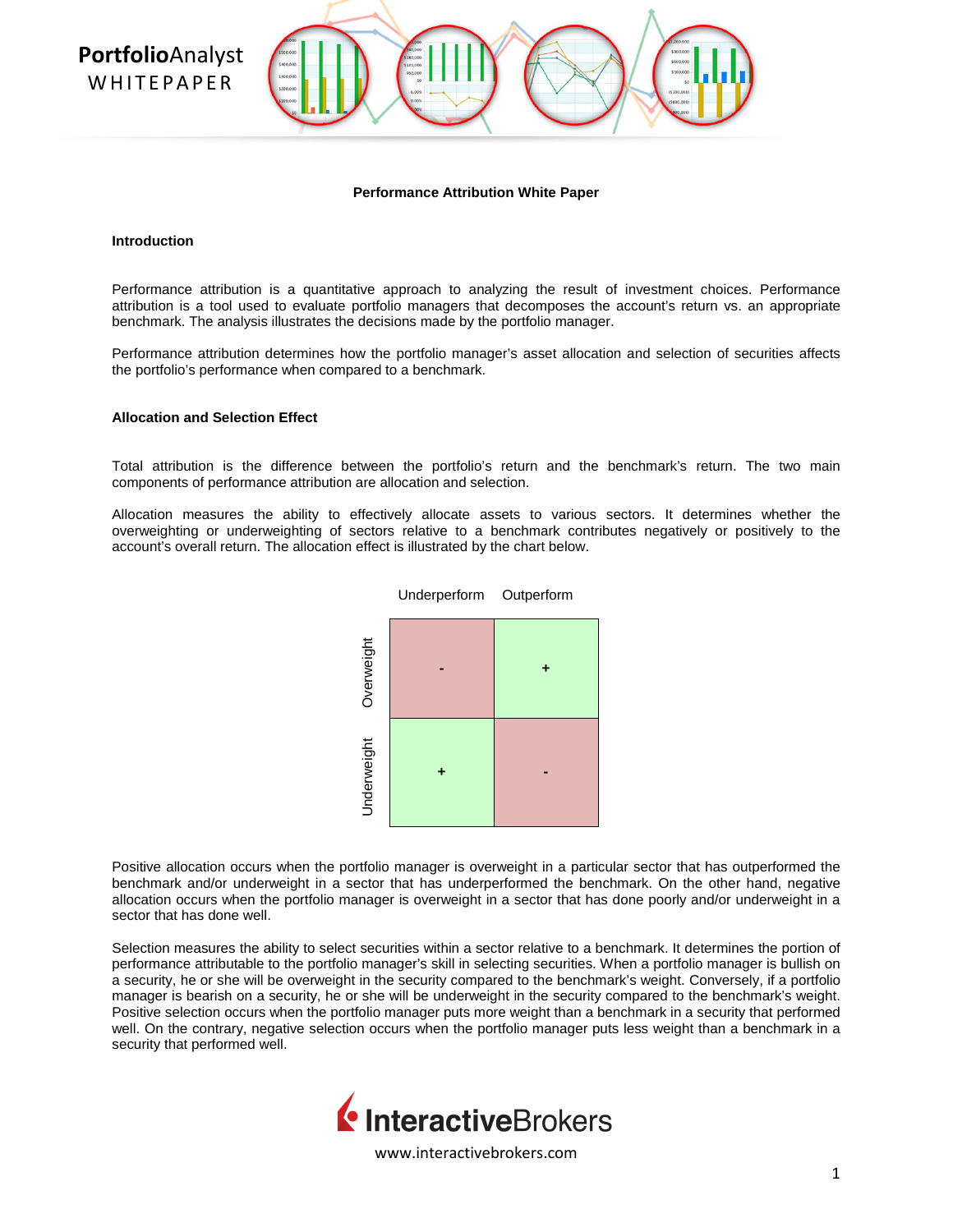

### **Calculate Allocation Effect**

[(Portfolio sector beginning weight plus purchases) – (Benchmark sector beginning weight)]

X

[(Benchmark sector return)

## **Example of Allocation Effect**

|                    | <b>Sector</b>          | ∣ Beginning Weight <sup>∖</sup> | <b>Sector Return</b> | <b>Total Return</b> |
|--------------------|------------------------|---------------------------------|----------------------|---------------------|
| <b>Portfolio</b>   | <b>Basic Materials</b> | 10.00%                          | $5.00\%$             | 7.50%               |
| <b>S&amp;P 500</b> | <b>Basic Materials</b> | 4.00%                           | 2.25%                | 3.50%               |

 $[(10.00\%)-(4.00\%)] \times [2.25\%]$ 

 $(6.00\%) X (2.25\%) = 0.00135$ 

In this example, the allocation effect is positive since the portfolio manager over weighted the basic materials sector, which performed better than the total benchmark return.

## **Calculate Selection Effect**

| [(Benchmark sector beginning weight)]                   | [(Portfolio sector beginning weight plus purchases) -<br>(Benchmark sector beginning weight)] |
|---------------------------------------------------------|-----------------------------------------------------------------------------------------------|
|                                                         |                                                                                               |
| [(Portfolio sector return) – (Benchmark sector return)] | [(Portfolio sector return) - (Benchmark sector return)]                                       |

## **Example of Selection Effect**

|                    | <b>Sector</b>          | <b>Beginning Weight</b> | <b>Sector Return</b> | <b>Total Return</b> |
|--------------------|------------------------|-------------------------|----------------------|---------------------|
| <b>Portfolio</b>   | <b>Basic Materials</b> | 10.00%                  | $5.00\%$             | 7.50%               |
| <b>S&amp;P 500</b> | <b>Basic Materials</b> | 4.00%                   | 2.25%                | 3.50%               |

 $[(4.00\%) \times (5.00\%) - (2.25\%)] + [[(10.00\%) - (4.00\%)] \times [(5.00\%) - (2.25\%)]$ 

 $(0.0011 + 0.00165) = 0.00275$ 

In this example, the selection effect is positive since the portfolio manager selected securities that performed better than the securities held in the benchmark for that particular sector.

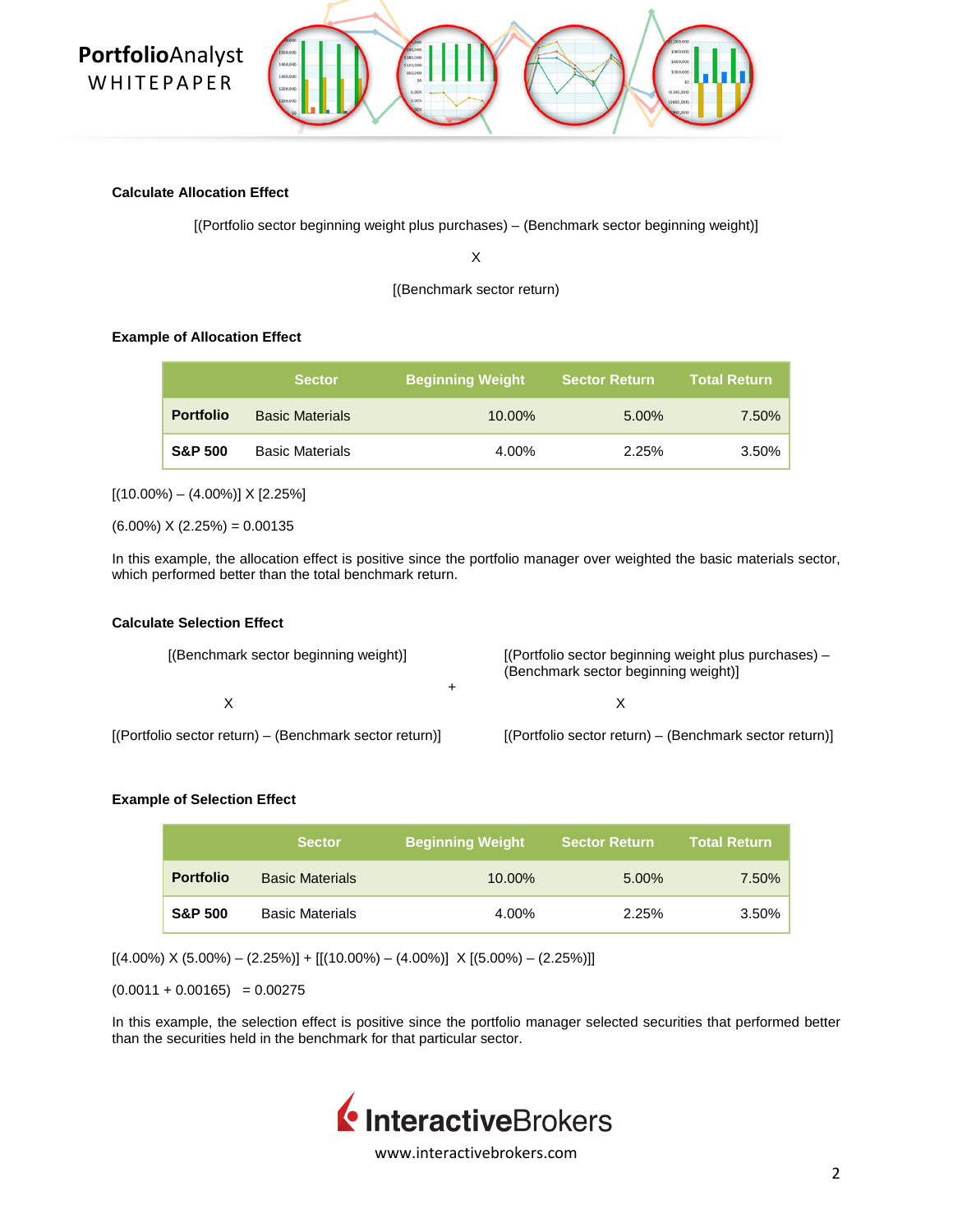# **Portfolio**Analyst **WHITEPAPER**



### **Contribution to Return**

Contribution to return measures the contribution of certain portfolio constituents (symbols, sectors) to the portfolio's overall return. For example, contribution to return can decompose a portfolio's return to illustrate which sectors did or did not contribute positively to the portfolio's return.

## **Calculate Contribution to Return**

[(Portfolio sector beginning weight plus purchases)]

X

[(Portfolio sector return)]

## **Example of Contribution to Return**

|                  | <b>Sector</b>          | <b>Beginning Weight</b> | <b>Sector Return</b> |  |
|------------------|------------------------|-------------------------|----------------------|--|
| <b>Portfolio</b> | <b>Basic Materials</b> | $10.00\%$               | $5.00\%$             |  |

 $[(10.00\%)] \times [(5.00\%)] = 0.5\%$ 

In the illustration above, 0.5% is the contribution to return for the basic materials sector.

## **Frongello Method**

|                          | <b>Portfolio</b> | <b>S&amp;P 500</b> | <b>Difference</b><br>(Portfolio - S&P 500) | <b>Allocation</b> | <b>Selection</b> | <b>Attribution</b> |
|--------------------------|------------------|--------------------|--------------------------------------------|-------------------|------------------|--------------------|
| <b>Quarter 1</b>         | 4.50%            | 3.75%              | 0.75%                                      | 0.50%             | 0.25%            | 0.75%              |
| Quarter 2                | 2.25%            | 3.25%              | $-1.00\%$                                  | $-0.25%$          | $-0.75%$         | $-1.00\%$          |
| <b>Cumulative Return</b> | 6.85125%         | 7.12188%           | $-0.27063%$                                |                   |                  |                    |

As illustrated in the table above, the sum of allocation and selection for quarter 1 and 2 does not equal the cumulative difference in return. Therefore, mathematical smoothing is used to make the total attribution effect equal the cumulative return. The method used is the Frongello.  $<sup>(1)</sup>$ </sup>

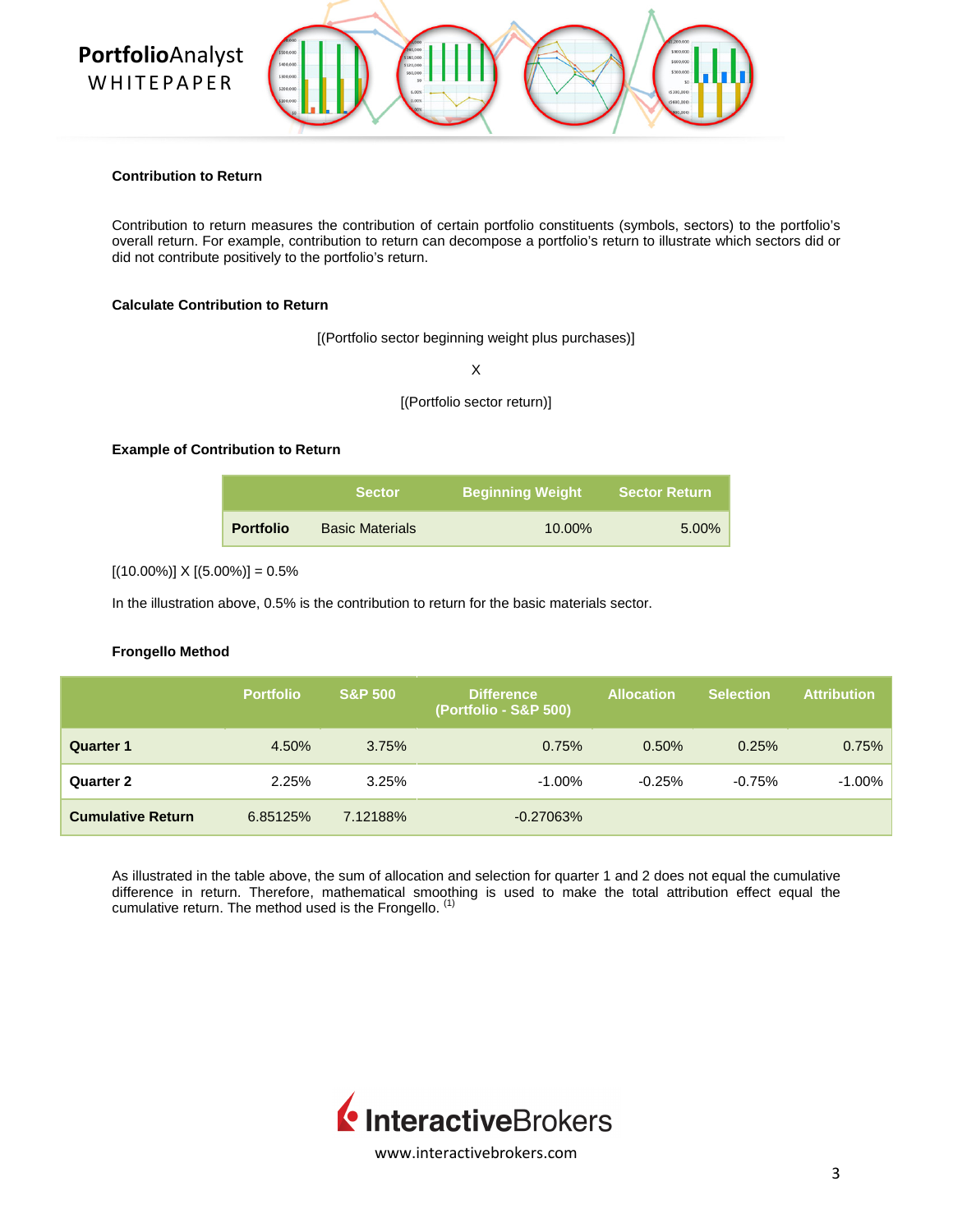**Portfolio**Analyst **WHITEPAPER** 

**Frongello Calculation**

$$
F_{tb} = G_{tb} \prod_{j=1}^{t-1} (1 + R_j) + \overline{R}_t \sum_{j=1}^{t-1} F_{jb}
$$

### **Example of Frongello**

Adjusted Allocation

[(Current quarter allocation)] X [(Previous quarter portfolio return)]

+

[(Previous quarter allocation)] X [(Current quarter benchmark return)]

 $[(-0.25\% \times 1.045)] + [(0.50\% \times 3.25\%)]$ 

 $(-0.26%) + (1.63%) = -0.2450%$ 

Adjusted Selection

[(Current quarter selection)] X [(Previous quarter portfolio return)]

+

[(Previous quarter selection)] X [(Current quarter benchmark return)]

 $[(-0.75\% \times 1.045)] + [(0.25\% \times 3.25\%)]$ 

 $(-0.78%) + (0.0081%) = -0.775625%$ 

|                  | <b>Allocation</b> | <b>Selection</b> | <b>Adjusted Allocation</b> | <b>Adjusted Selection</b> | Total        |
|------------------|-------------------|------------------|----------------------------|---------------------------|--------------|
| <b>Quarter 1</b> | 0.50%             | 0.25%            | 0.50%                      | 0.25%                     |              |
| <b>Quarter 2</b> | $-0.25%$          | $-0.75%$         | $-0.245%$                  | -0.775625%                |              |
| <b>Total</b>     |                   |                  | 0.255000%                  | $-0.525625%$              | $-0.27063\%$ |

Using the Frongello method, the total adjusted attribution equals the difference of returns between the portfolio and the benchmark.